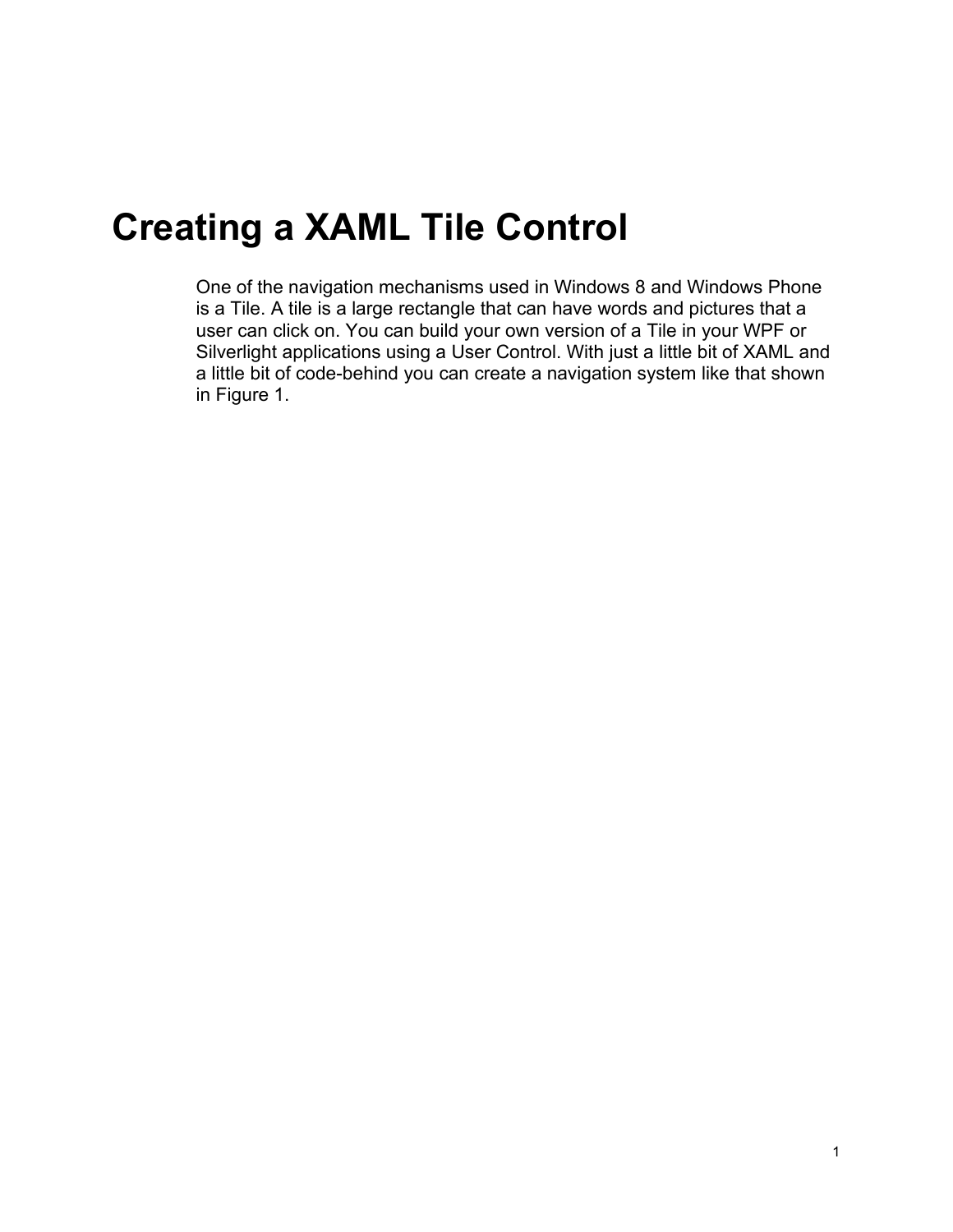| Test PDSA Tile User Control                       | X<br>$  -$      |
|---------------------------------------------------|-----------------|
| <b>PDSA Tiles</b>                                 |                 |
| Computer Cleaner                                  | Convert Color   |
| License                                           | Project Cleaner |
| <b>Property Builder</b><br><b>XML Builder</b>     |                 |
| Tile Information                                  |                 |
| Computer Cleaner<br>Text                          |                 |
| ViewName ComputerCleanerView                      |                 |
| ViewName /Images-Tiles/ComputerCleaner.png        |                 |
| Click here to run the Computer Cleaner<br>ToolTip |                 |

Figure 1: Use a Tile for navigation. You can build a Tile User Control with just a little bit of XAML and code.

<span id="page-1-0"></span>The WPF application shown in [Figure 1](#page-1-0) uses a WrapPanel to display a series of Tile objects. There are two styles defined in this Window to give us a large tile and a small tile. These styles and the usage of the Tile will be shown later, but first let's look at how you can create this tile user control.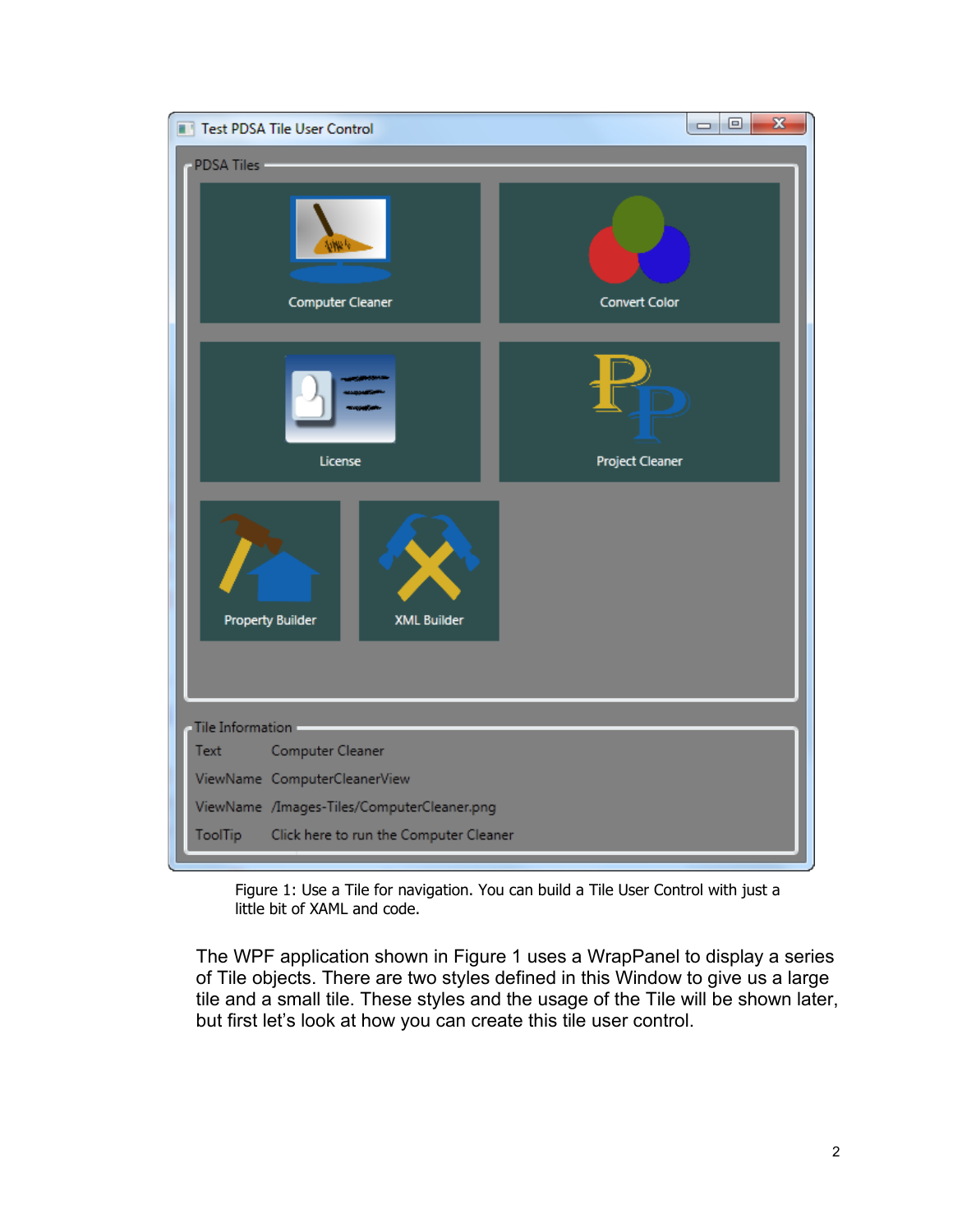# **The User Control**

In a WPF or Silverlight application you can create user controls which are a composite of other controls grouped together as a single unit. This user control can then be dragged and dropped onto a Window or User Control from the Visual Studio Toolbox. To create a "Tile" you need a Border, Grid, Image and a TextBlock control. Of course you will need to style these to get the appearance you saw in [Figure 1.](#page-1-0) You will also need to use a Visual State Manager to highlight the tile the user is currently hovering over. The complete XAML for the tile is shown below:

```
<Border x:Name="borMain"
         Style="{StaticResource pdsaTileBorderStyle}"
         MouseEnter="OnMouseEnter"
         MouseLeave="OnMouseLeave"
         MouseLeftButtonDown="OnMouseLeftButtonDown">
  <VisualStateManager.VisualStateGroups>
     <VisualStateGroup Name="MouseStates">
       <VisualState Name="MouseEnter">
         <Storyboard>
           <ColorAnimation 
             To="{StaticResource 
                     pdsaTileBorderHighlightColor}"
             Duration="00:00:00"
             Storyboard.TargetName="borMain"
             Storyboard.TargetProperty="BorderBrush.Color" />
         </Storyboard>
       </VisualState>
       <VisualState Name="MouseLeave" />
     </VisualStateGroup>
  </VisualStateManager.VisualStateGroups>
  <Grid>
     <Grid.RowDefinitions>
      <RowDefinition Height="*" />
       <RowDefinition Height="Auto" />
     </Grid.RowDefinitions>
     <Image Grid.Row="0"
             Name="imgMain"
             Style="{StaticResource pdsaTileImageStyle}"
             Source="{Binding TileImageUri}" />
     <TextBlock Grid.Row="1"
                 Name="tbText"
                 Style="{StaticResource 
                            pdsaTileTextBlockStyle}"
                 Text="{Binding TileText}" />
  </Grid>
</Border>
```
The Border, the Image and TextBlock all have a style applied to them. A set of default styles are contained in a resource dictionary that comes with the user control. The user control and the resource dictionary are located in a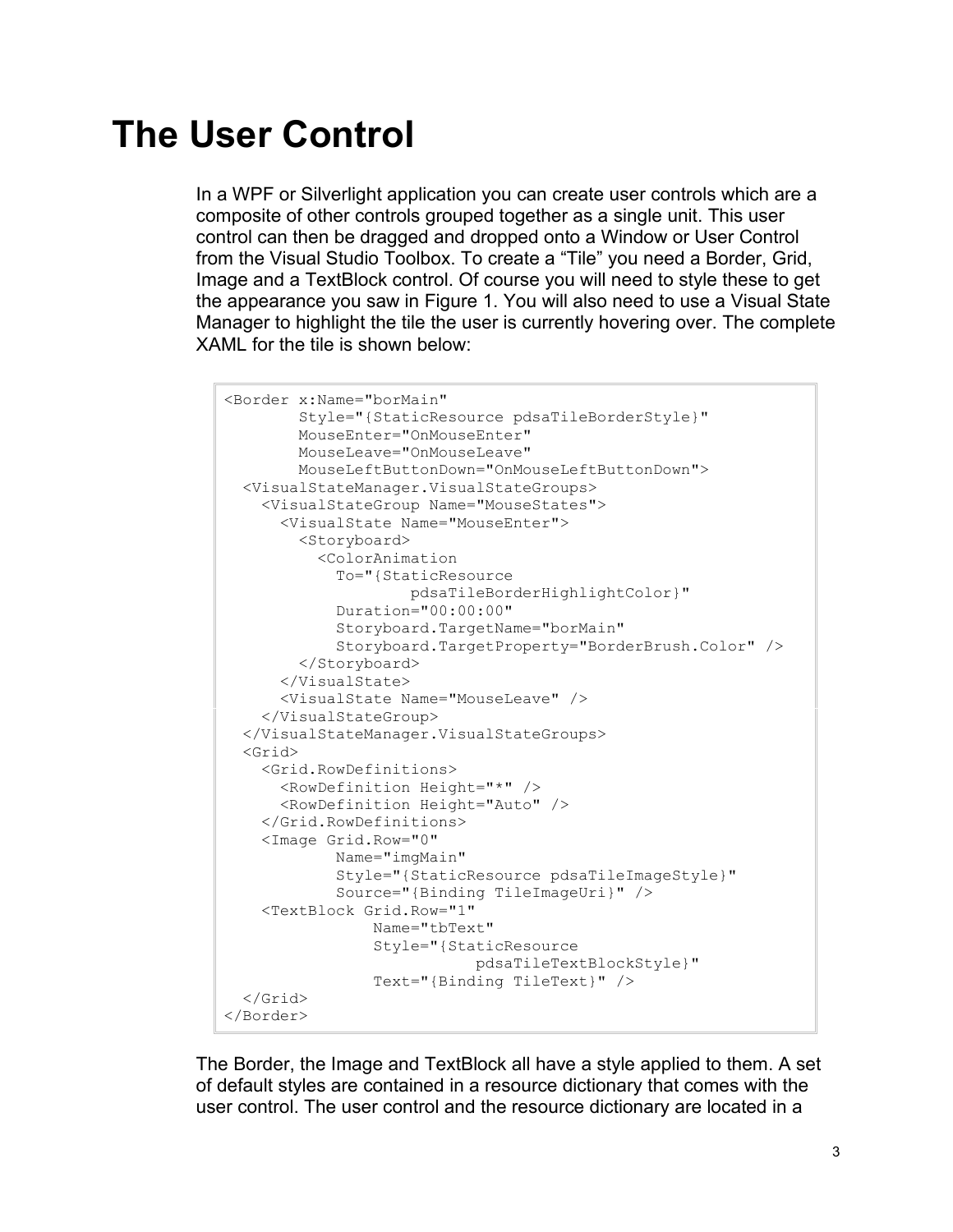DLL named PDSA.WPF. You can override the default resource dictionary with one of your own to create a different look and feel for your tiles. You only need to keep the names of the styles the same.

The Visual State Manager has just a single ColorAnimation when the mouse enters the Border. This ColorAnimation will change the border brush color to the value specified in the style named **pdsaTileBorderHighlightColor**. The Border will respond to the MouseEnter and MouseLeave events and call the Visual State Manager to move to the states defined in the XAML as shown in the code below:

```
private void OnMouseEnter(object sender, MouseEventArgs e)
{
  VisualStateManager.GoToState(this, "MouseEnter", true);
}
private void OnMouseLeave(object sender, MouseEventArgs e)
{
   VisualStateManager.GoToState(this, "MouseLeave", true);
}
```
#### **Creating the Click Event**

In addition to the MouseEnter and MouseLeave events, the user control must also raise a Click event. The MouseLeftButtonDown event is defined on the Border control. When this event procedure is fired an instance of a class called PDSATileEventArgs is created and a Click event is raised. Here is the code for the MouseLeftButtonDown event.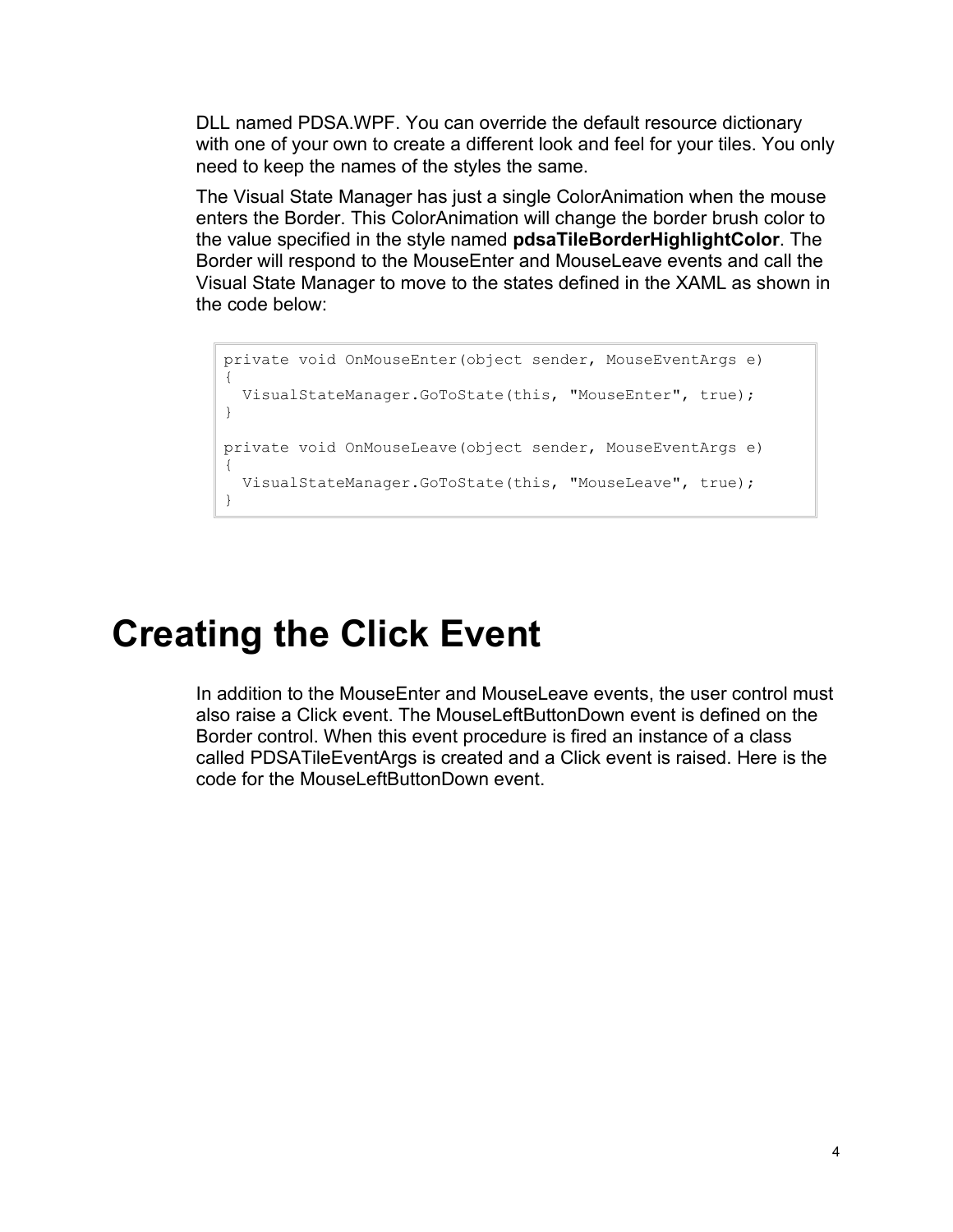```
private void OnMouseLeftButtonDown(object sender, 
MouseButtonEventArgs e)
{
 PDSATileEventArgs args = new PDSATileEventArgs();
  args.Text = this.Text;
  args.ViewName = this.ViewName;
  if(ImageUri != null)
     args.ImageUri = this.ImageUri.ToString();
  if(ToolTip != null)
    args.ToolTip = this.ToolTip.ToString(); RaiseClick(args);
}
public delegate void TileClickEventHandler(object sender,
  PDSATileEventArgs e);
public event TileClickEventHandler Click;
protected void RaiseClick(PDSATileEventArgs e)
{
   if (null != Click)
    Click(this, e);
}
```
As you can see in the MouseLeftButtonDown event you create a new instance of a PDSATileEventArgs class. You gather the dependency properties from the user control and place those into this new PDSATileEventArgs object. Next, you call the RaiseClick method passing in this object. The Click event is raised from this method passing in the current tile object and the instance of the PDSATileEventArgs class. The PDSTileEventArgs class is shown below: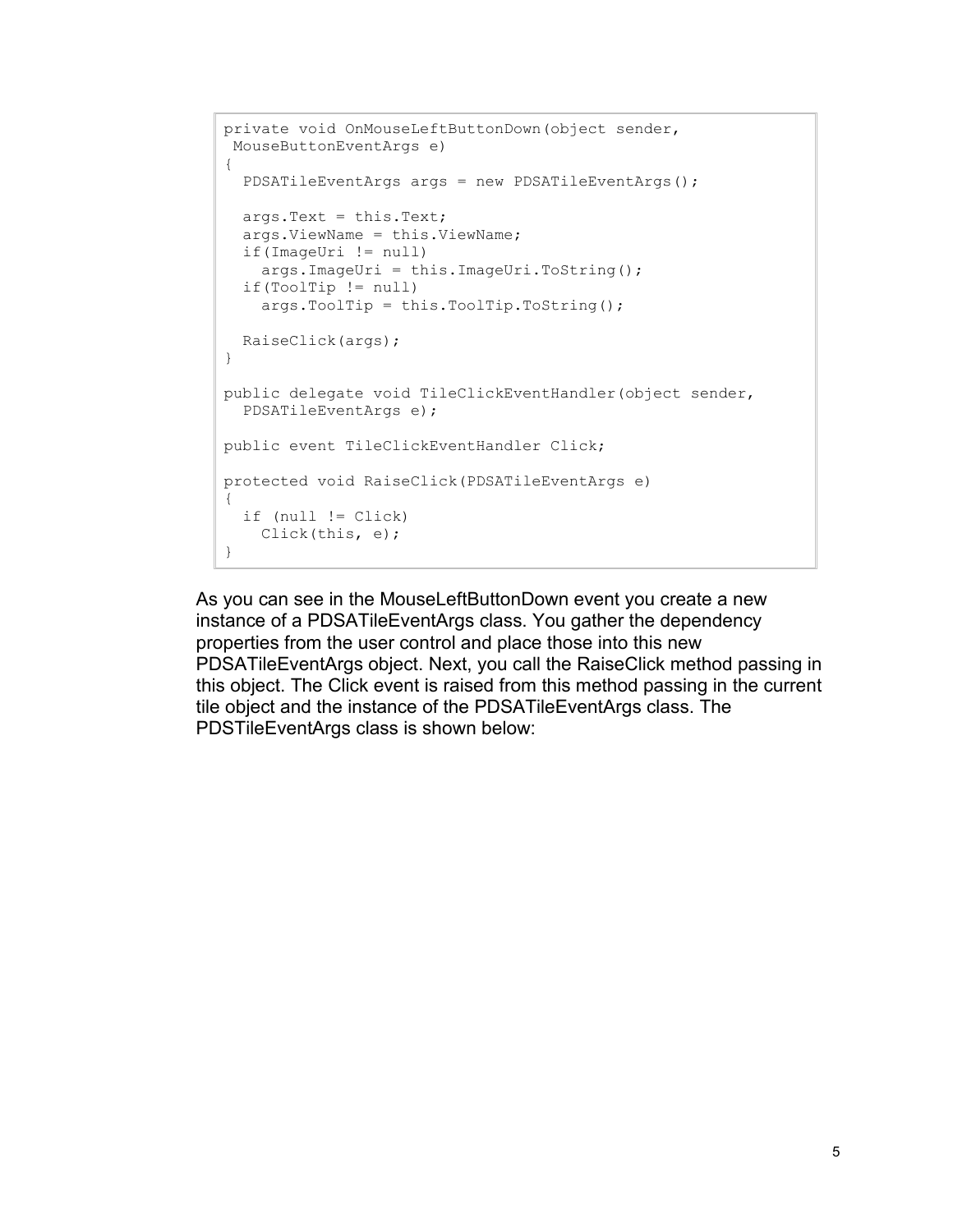```
public class PDSATileEventArgs : EventArgs
{
  public PDSATileEventArgs() : base()
\{ ViewName = string.Empty;
   Text = string.Fmyty; ImageUri = string.Empty;
    ToolTip = string.Empty;
   }
 public string ViewName { get; set; }
  public string Text { get; set; }
  public string ImageUri { get; set; }
 public string ToolTip { get; set; }
}
```
### **Create a Tile in your Application**

After you have built this user control you can add a reference to the DLL that contains the user control. This user control will now show up in the Visual Studio Toolbox. Drag and drop a Tile control onto a window and set the appropriate properties via the Property Window or directly in the XAML. Below is the XAML for the "Computer Cleaner" tile shown in the upper left hand corner of [Figure 1.](#page-1-0)

```
<my:PDSAucTile 
        Name="tileComputerCleaner"
        Text="Computer Cleaner"
        ViewName="ComputerCleanerView"
         ToolTip="Click here to run the Computer Cleaner"
         ImageUri="/Images-Tiles/ComputerCleaner.png"
         Click="tile_Click" 
         Style="{StaticResource tileLarge}" />
```
#### **Responding to the Click Event**

When you click on a tile a Click event will fire. This event has a normal event procedure signature where you are passed the object that fired the event and an event argument object. The event argument object is an instance of the PDSATileEventArgs class. This event argument object contains the Text, ViewName, ImageUri and the ToolTip properties that you set in the XAML. In the sample code below these values are simply displayed in text blocks on the main window.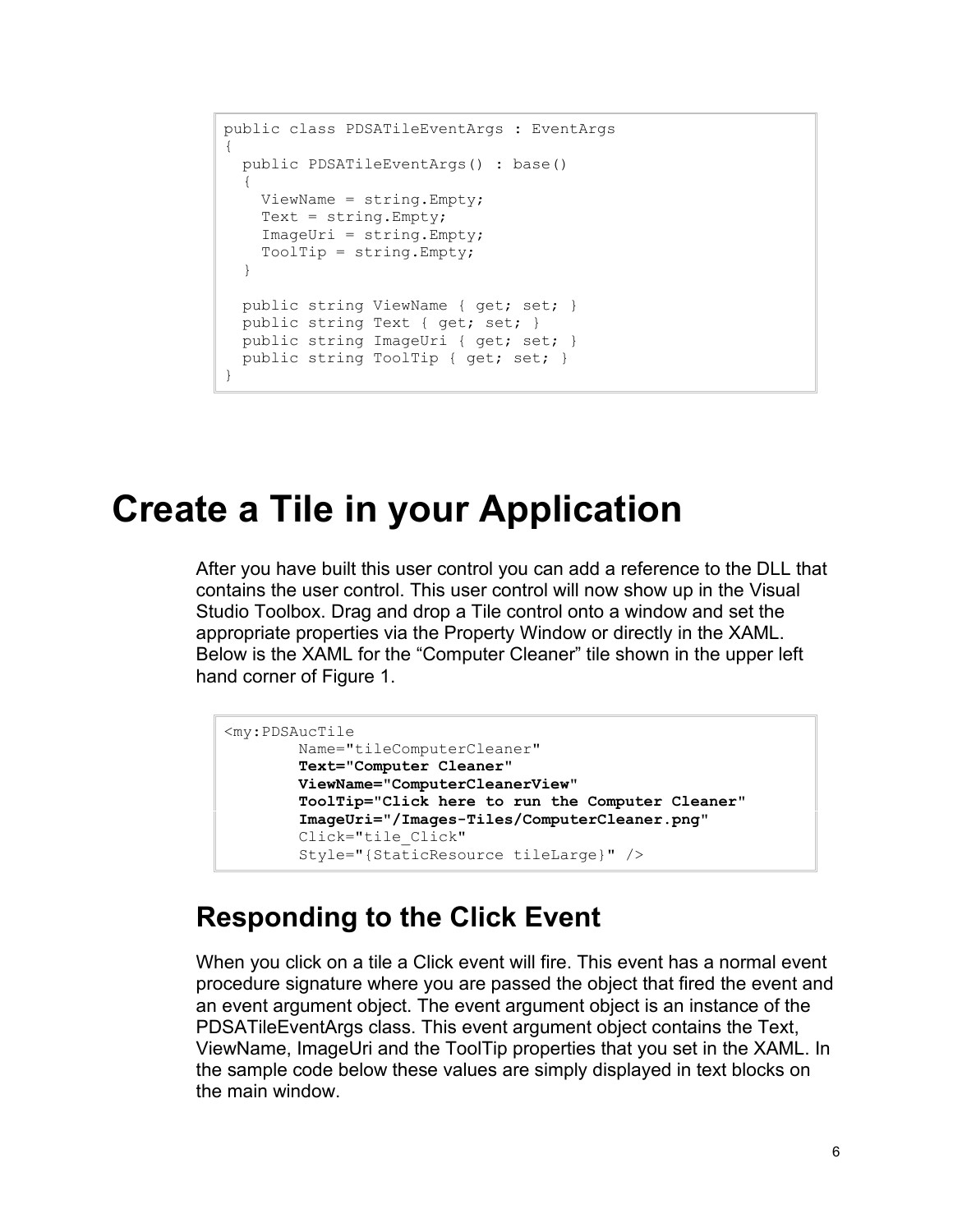```
private void tile Click(object sender, PDSATileEventArgs e)
{
  tbText.Text = e.Text;
  tbViewName.Text = e.ViewName;
  tbImageUri.Text = e.ImageUri;
  tbToolTip.Text = e.ToolTip;
}
```
In your application you might use a switch statement on the ViewName property to figure out which view to display as shown below:

```
private void tile_Click(object sender, PDSATileEventArgs e)
{
   switch (e.ViewName)
   {
      Case "ComputerCleanerView":
        // Display the Computer Cleaner View
        break;
      Case "LicenseView":
        // Display the License View
        break;
       ... etc.
   }
}
```
You should assign a unique ViewName to each tile on your window in order to easily determine which tile was clicked upon and thus what action your program needs to take.